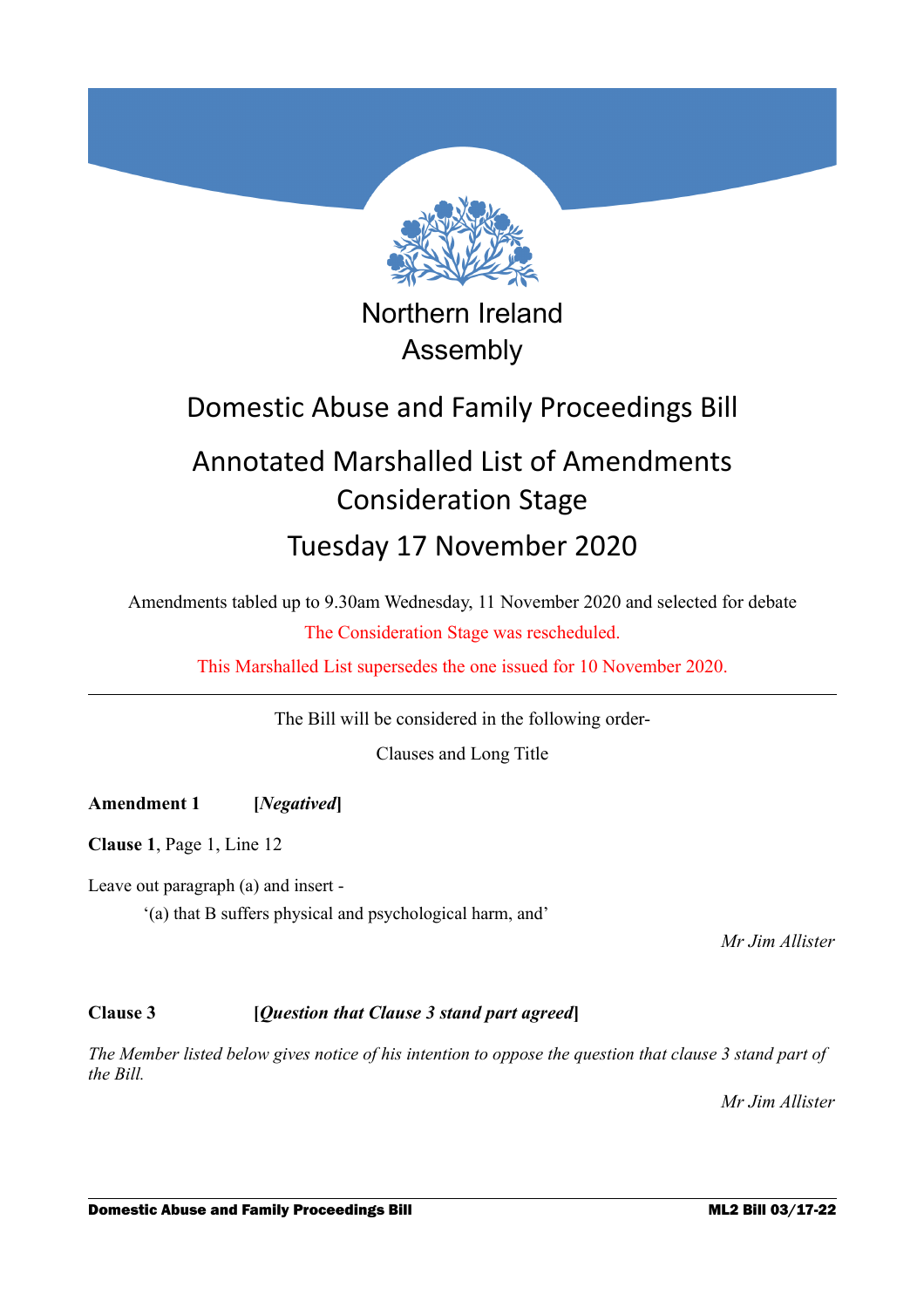#### **Amendment 2 [***Made***]**

**Clause 8**, Page 5, Line 24

Leave out 'constituting the offence' and insert 'by virtue of which the offence is constituted'

*Minister of Justice*

| <b>Amendment 3</b>               | [Male]                                               |                     |
|----------------------------------|------------------------------------------------------|---------------------|
| Clause 9, Page 6, Line 6         |                                                      |                     |
| After 'if' insert '(any or all)' |                                                      |                     |
|                                  |                                                      | Minister of Justice |
|                                  |                                                      |                     |
| <b>Amendment 4</b>               | [Male]                                               |                     |
| Clause 9, Page 6, Line 8         |                                                      |                     |
|                                  | After 'directed' insert ', or threatened to direct,' |                     |
|                                  |                                                      | Miss Rachel Woods   |
|                                  |                                                      | Mr Paul Frew        |
| <b>Amendment 5</b>               | [Not moved]                                          |                     |
| Clause 9, Page 6, Line 11        |                                                      |                     |
| At end insert -                  |                                                      |                     |
| ', or                            |                                                      |                     |

- (c) both of these apply—
	- (i) a reasonable person would consider the course of behaviour, or an incident of behaviour which A directed at B as part of the course of behaviour, to be likely to adversely affect the child (including likely to cause the child to suffer fear, alarm or distress), and
	- (ii) the child usually resides with A or B (or with A and B).'

*Minister of Justice*

**Amendment 6 [***Not moved***]**

**Clause 9**, Page 6, Line 11

At end insert -

'(2A) Subsection (2) does not require there to be evidence of some detrimental impact on the child that is attributable to A's behaviour (or of the child's awareness of, or understanding of the nature of, A's behaviour), but nothing in this section prevents such evidence from being led in proceedings for the domestic abuse offence.'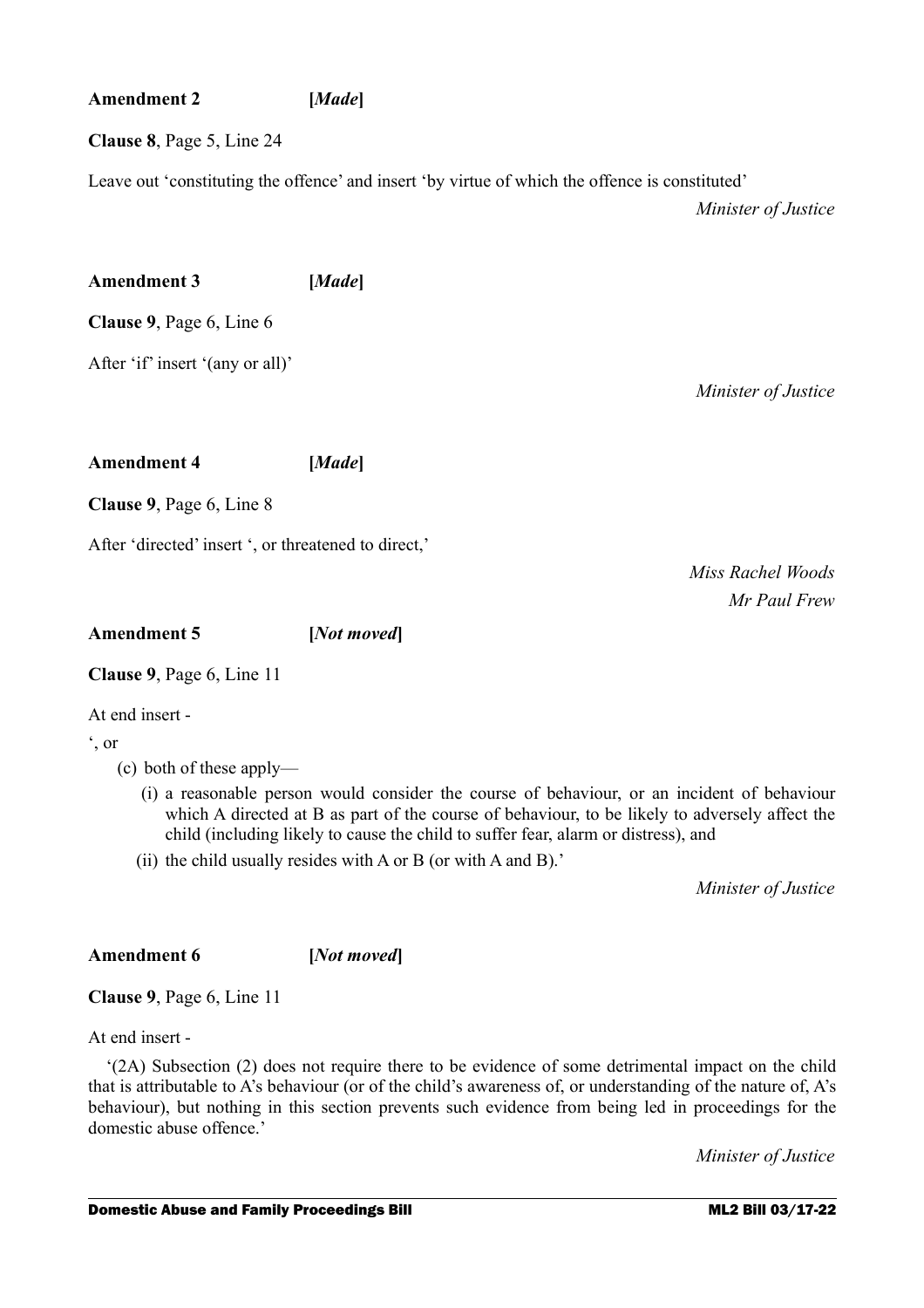#### **Amendment 7 [***Made***]**

**Clause 9**, Page 6, Line 11

After 'behaviour.' insert -

'Or

- (c) a reasonable person would consider the course of behaviour, or an incident of A's behaviour that forms part of the course of behaviour, to be likely to adversely affect the child.
- (2A) For it to be proved that the offence is so aggravated, there does not need to be evidence that a child –
	- (a) has ever had any awareness or understanding of A's behaviour, or
	- (b) has ever been adversely affected by A's behaviour.
- (2B) Nothing in this subsection prevents evidence from being led about—
	- (a) a child's observations of, or feelings as to, A's behaviour, or
	- (b) a child's situation so far as arising because of A's behaviour.'

*Miss Rachel Woods Mr Paul Frew*

**Amendment 8 [***Made***]**

**Clause 10**, Page 6, Line 38

Leave out 'course of behaviour would constitute the domestic abuse offence' and insert 'domestic abuse offence would be constituted by virtue of the course of behaviour'

*Minister of Justice*

**Amendment 9 [***Made***]**

**Clause 11**, Page 7, Line 15

Leave out '18' and insert '16'

*Minister of Justice*

**Amendment 10 [***Made***]**

**Clause 13**, Page 7, Line 40

At end insert -

'(3) This section is without prejudice to section 6(2) of the Criminal Law Act (Northern Ireland) 1967 (alternative verdicts on trial on indictment).'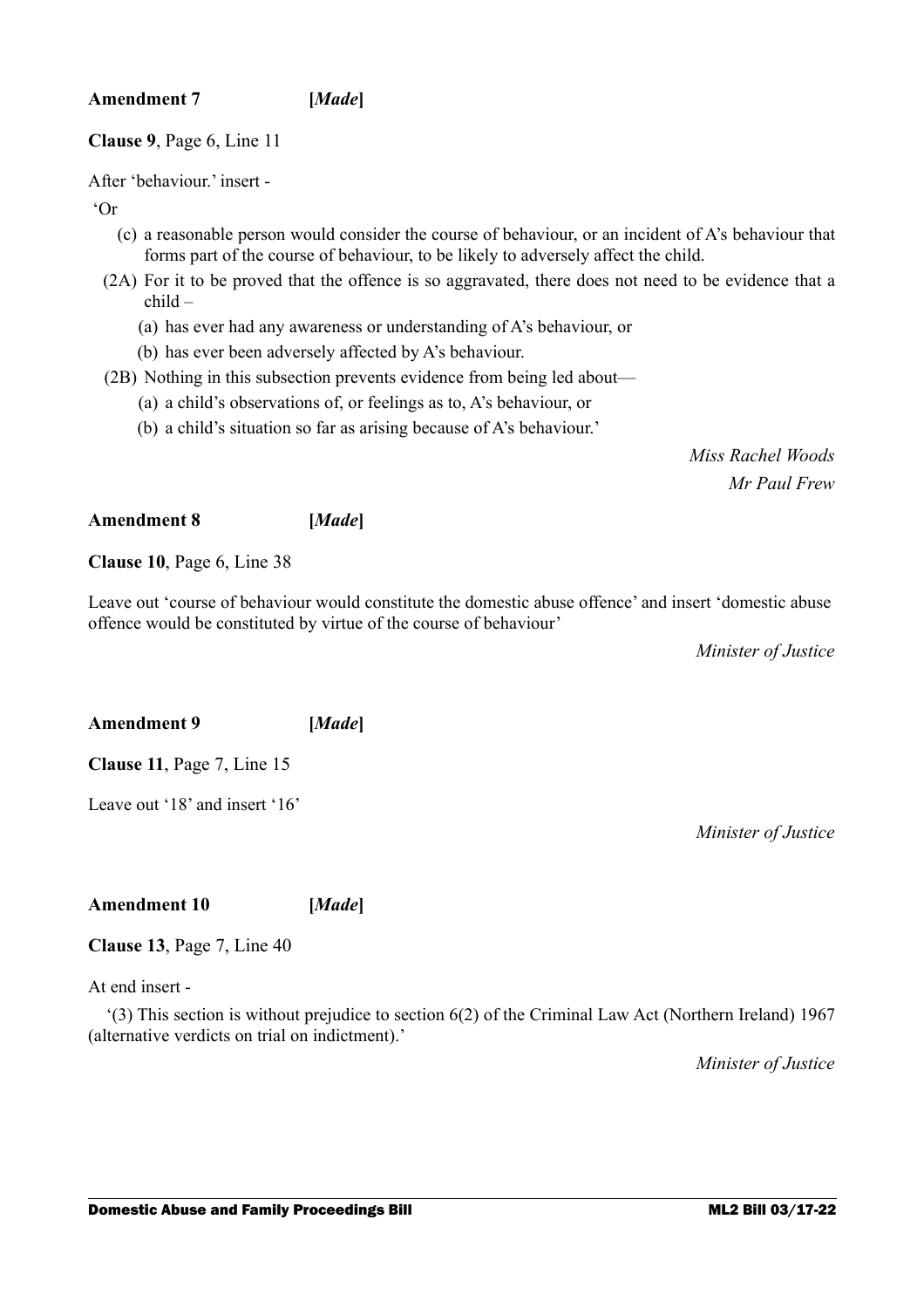#### **Amendment 11 [***Made***]**

**Clause 17**, Page 9, Line 21

Leave out '18' and insert '16'

*Minister of Justice*

**Amendment 12 [***Made***]**

**New Clause**

Before clause 21 insert -

*'Definitions for child cruelty offence*

#### **Meaning of ill-treatment etc. in offence provision**

**20A.** In section 20 (cruelty to persons under 16) of the Children and Young Persons Act (Northern Ireland) 1968—

(a) in subsection (1), the words from "(including" to "derangement)" are repealed,

(b) before paragraph (a) of subsection (2) insert—

"(za) a reference to—

- (i) ill-treatment is to ill-treatment whether physical or otherwise;
- (ii) suffering or injury is to suffering or injury whether physical or otherwise;".'

*Minister of Justice*

**Amendment 13 [***Made***]**

**New Clause**

After clause 24 insert -

#### **'Interim protection for the victim**

**24A.—**(1) The Department of Justice may by regulations, within 24 months of commencement, make provision for measures which may be made for the purposes of protecting and supporting the victim or alleged victim.

(2) The regulations may include provisions about—

(a) court orders,

(b) measures other than court orders.

(3) The regulations may not be made unless a draft has been laid before and approved by a resolution of the Northern Ireland Assembly.'

*Chair, Committee for Justice*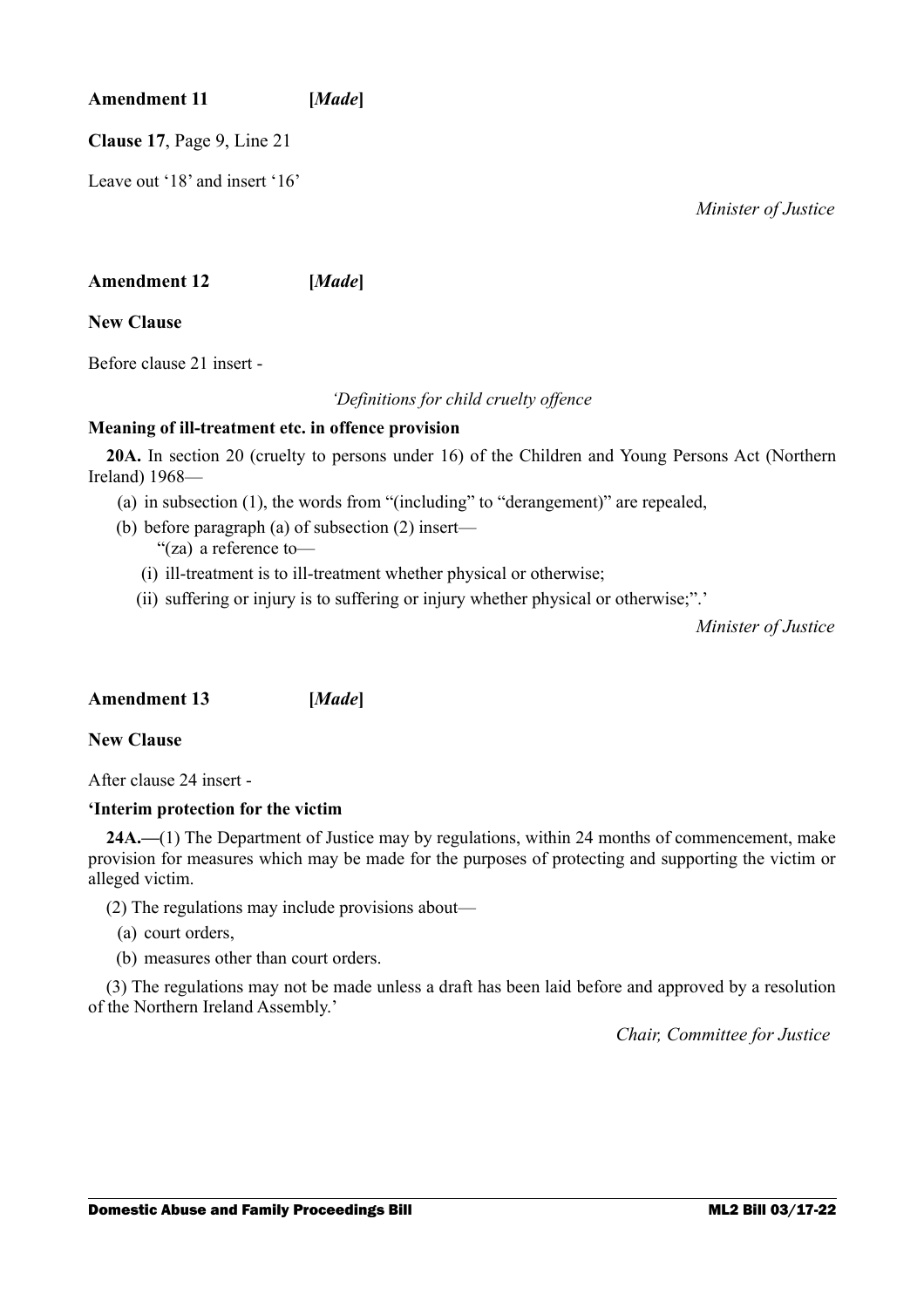**Amendment 14 [***Made on Division***]**

#### **New Clause**

After clause 24 insert -

#### **'Amendment to the eligibility requirement for civil legal aid**

**24A.** In The Civil Legal Services (Financial) Regulations (Northern Ireland) 2015, Article 10 (1), at end insert—

"(ab) advice and assistance or representation in proceedings for, or in relation to, any order referred in Article 8(1) of the Children (Northern Ireland) Act 1995 where the client is a victim of domestic abuse in accordance with the Domestic Abuse and Family Proceedings Act (Northern Ireland) 2020.".'

*Miss Rachel Woods*

**Amendment 15 [***Not moved***]**

**New Clause**

Before clause 25 insert -

#### **'Requirement for training within relevant bodies**

**24A.—**(1) Each of the following must provide such training on the effect of this Part as it considers appropriate for its personnel—

(a) the Police Service of Northern Ireland,

(b) the Public Prosecution Service for Northern Ireland.

(2) The Department of Justice must provide such training on the effect of this Part as it considers appropriate for staff within the Northern Ireland Courts and Tribunal Service.'

*Minister of Justice*

**Amendment 16 [***Made***]**

**Clause 25**, Page 13, Line 28

Leave out 'may' and insert 'must'

*Minister of Justice*

**Amendment 17 [***Made***]**

**Clause 25**, Page 13, Line 30

Leave out 'other matters' and insert 'such other matters as it considers appropriate'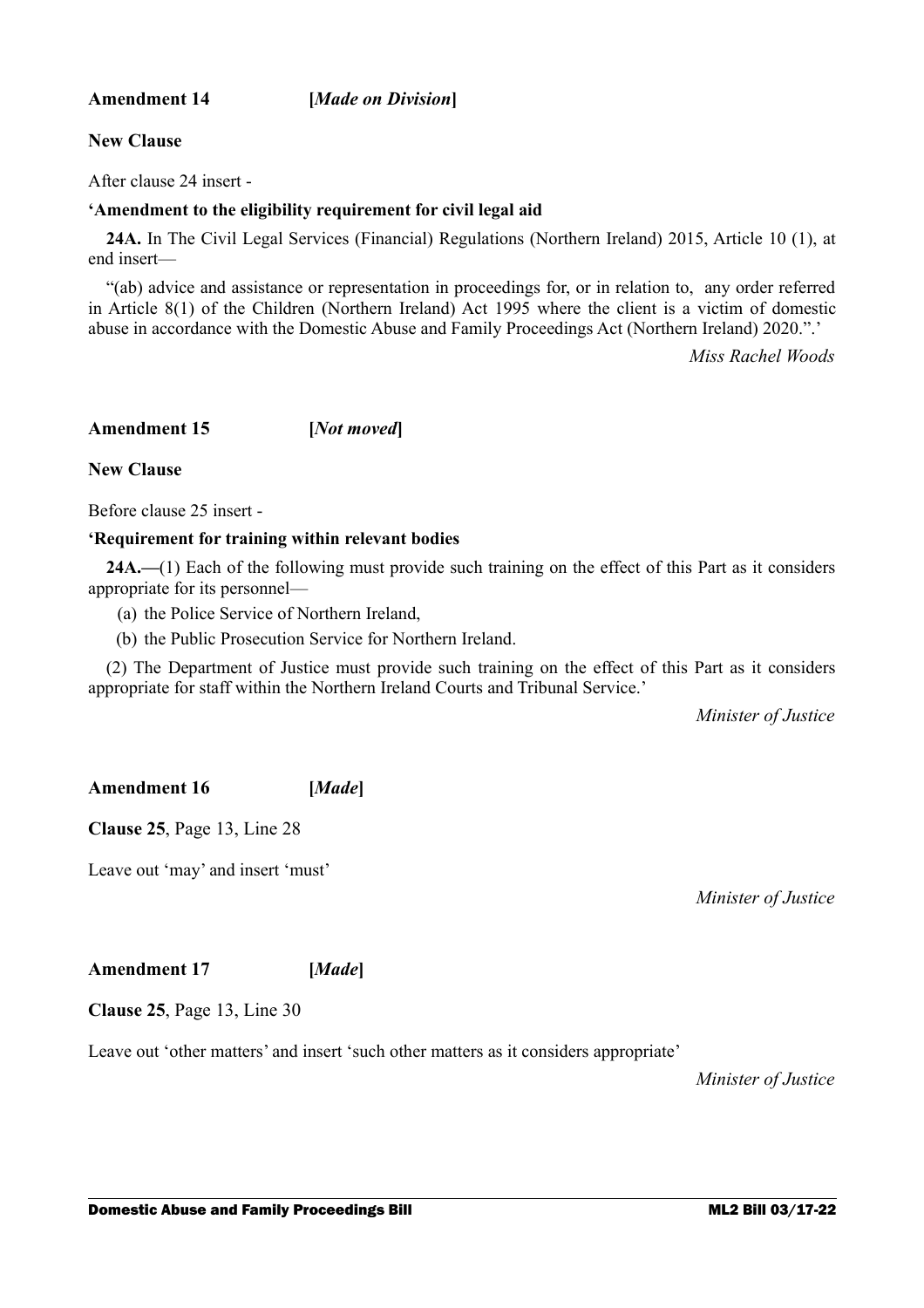#### **Amendment 18 [***Made***]**

**Clause 25**, Page 13, Line 31

At end insert -

'(1A) In supporting the operation of Part 1, the Department may by regulations make provision for informing the school of a child who saw, heard or was present during a domestic abuse incident.'

*Chair, Committee for Justice* 

#### **Amendment 19 [***Made***]**

**Clause 25**, Page 13, Line 34

Leave out from 'may' to end of line 35 and insert -

'must—

- (a) keep any guidance issued under this section under review, and
- (b) revise any guidance issued under this section if it considers revision to be necessary in light of review.'

*Minister of Justice*

| <b>Amendment 20</b> | [Male] |
|---------------------|--------|
|                     |        |

#### **New Clause**

After clause 25 insert -

#### **'Guidance on data collection**

**25A.—**(1) The Department of Justice—

- (a) may issue guidance to the relevant bodies about the sort of information which it seeks to obtain from them for the purpose of the assessment by it of the operation of this Part, and
- (b) must have regard to information which it obtains from the relevant bodies in relation to the operation of this Part when determining the steps (if any) that could be taken by it for the purpose of ensuring the effectiveness of the operation of this Part.

(2) The relevant bodies are—

- (a) Police Service of Northern Ireland,
- (b) Public Prosecution Service Northern Ireland,
- (c) the Northern Ireland Courts and Tribunals Service, and
- (d) such additional bodies as the Department considers appropriate.'

*Chair, Committee for Justice*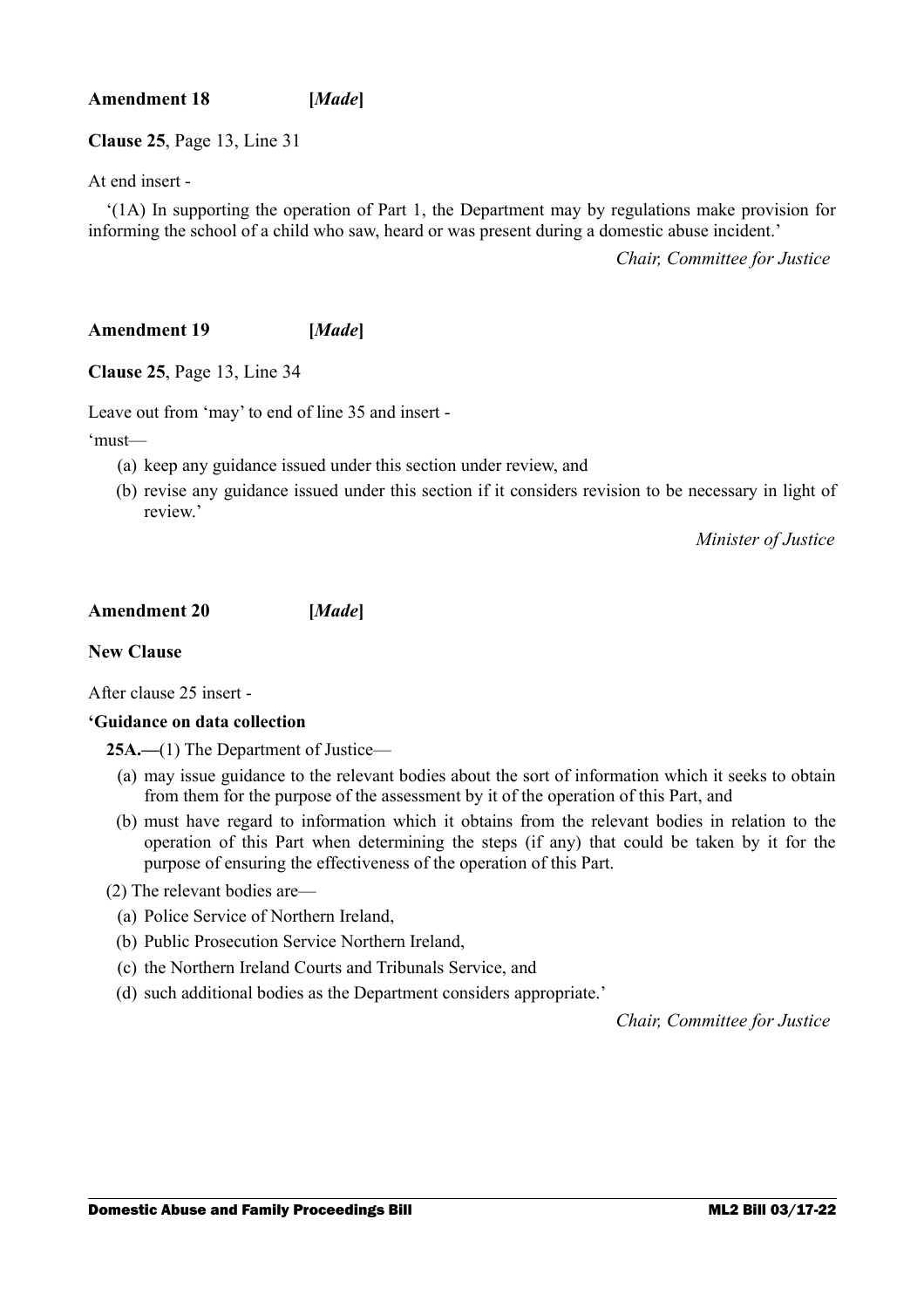#### **Amendment 21 [***Made***]**

#### **New Clause**

After clause 25 insert -

#### **'Training**

**25A.—**(1) It shall be the duty of the Department to ensure that sufficient training of policing and criminal justice agencies, including but not limited to—

(a) Police Service of Northern Ireland,

- (b) Public Prosecution Service Northern Ireland, and
- (c) the Northern Ireland Courts and Tribunals Service, and

is made available to allow for the effective operation of this Act.

(2) Training must be provided annually.

(3) Training is mandatory for all those involved in the disposal of domestic abuse cases in policing and criminal justice agencies, including but not limited to the agencies listed in subsection (1).

(4) Having identified the relevant staff in subsection (3) at the beginning of an annual reporting period, the Department must publish the uptake of training by each relevant organisation at the end of each year.'

*Chair, Committee for Justice* 

#### **Amendment 22 [***Negatived***]**

#### *As an Amendment to Amendment 21*

Clause 25A(1) after 'sufficient' insert the words 'resources and'

*Miss Rachel Woods*

**Amendment 23 [***Made***]**

**New Clause**

After clause 25 insert -

#### **'Independent oversight**

**25A.—**(1) The Department of Justice must not later than 1 year after the commencement of this Act appoint an independent person to—

(a) contribute to the development of the guidance under section 25, and

(b) review, report and make recommendations in relation to the operation of Part 1.

(2) The person must produce a report annually on the activities in subsection (1), starting not later than 2 years after the commencement of this Act.

(3) The Department must—

- (a) lay the report before the Northern Ireland Assembly, and
- (b) arrange for it to be published.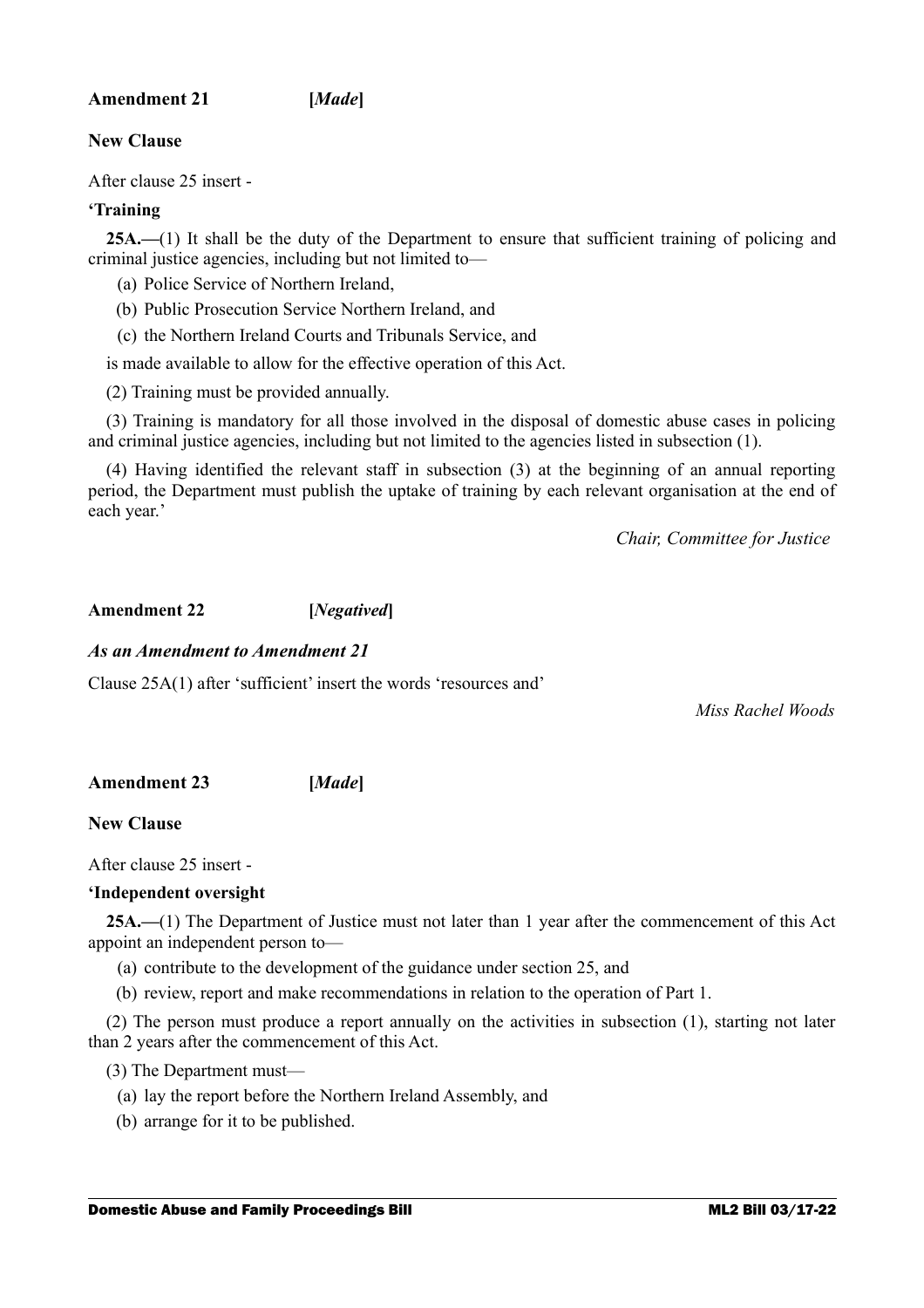(4) The Department may by regulations set out the date, not less than 7 years after commencement, when the independent person may cease the duties in subsections (1) and (2).

(5) Starting on the date when the independent person ceases duties, the Department must publish a report on subsection (1)(b) every 3 years thereafter.'

*Chair, Committee for Justice* 

**Amendment 24 [***Made***]**

**New Clause**

After clause 25 insert -

#### **'Report on the operation of this Act**

**25A.—**(1) The Department of Justice must prepare a report on the operation of—

- (a) an offence under section 1(1), and
- (b) an offence that is aggravated as described in sections 8, 9 and 15.
- (2) The report must set out, in relation to those sorts of offences—
	- (a) the number of cases for which criminal proceedings are undertaken,
	- (b) the number of convictions in criminal proceedings,
	- (c) the average length of time—
		- (i) from service of the complaint or indictment,
		- (ii) to finding or verdict as to guilt (including plea of guilty),
	- (d) information about the experience of witnesses (including witnesses who are children) at court,
	- (e) such additional information as the Department of Justice considers appropriate.

(3) The report must, in relation to those sorts of offences, include distinct statistics for each of them.

(4) For the purpose of the report, the Department of Justice must seek information on how court business is arranged so as to ensure the efficient disposal of cases involving those sorts of offences.

(5) The report must also include—

- (a) activities and associated timespans for delivering the guidance in section 25 and any plans for review,
- (b) strategies to communicate the provisions of Part 1 to the public and to victims in particular, and
- (c) any additional activities which support the operation of the Act.
- (6) The Department must prepare a report under this section—
	- (a) not more than 2 years after commencement, and
	- (b) thereafter, at intervals of not more than 3 years.
- (7) The Department must—
	- (a) lay the report before the Northern Ireland Assembly, and
	- (b) arrange for it to be published.'

*Chair, Committee for Justice*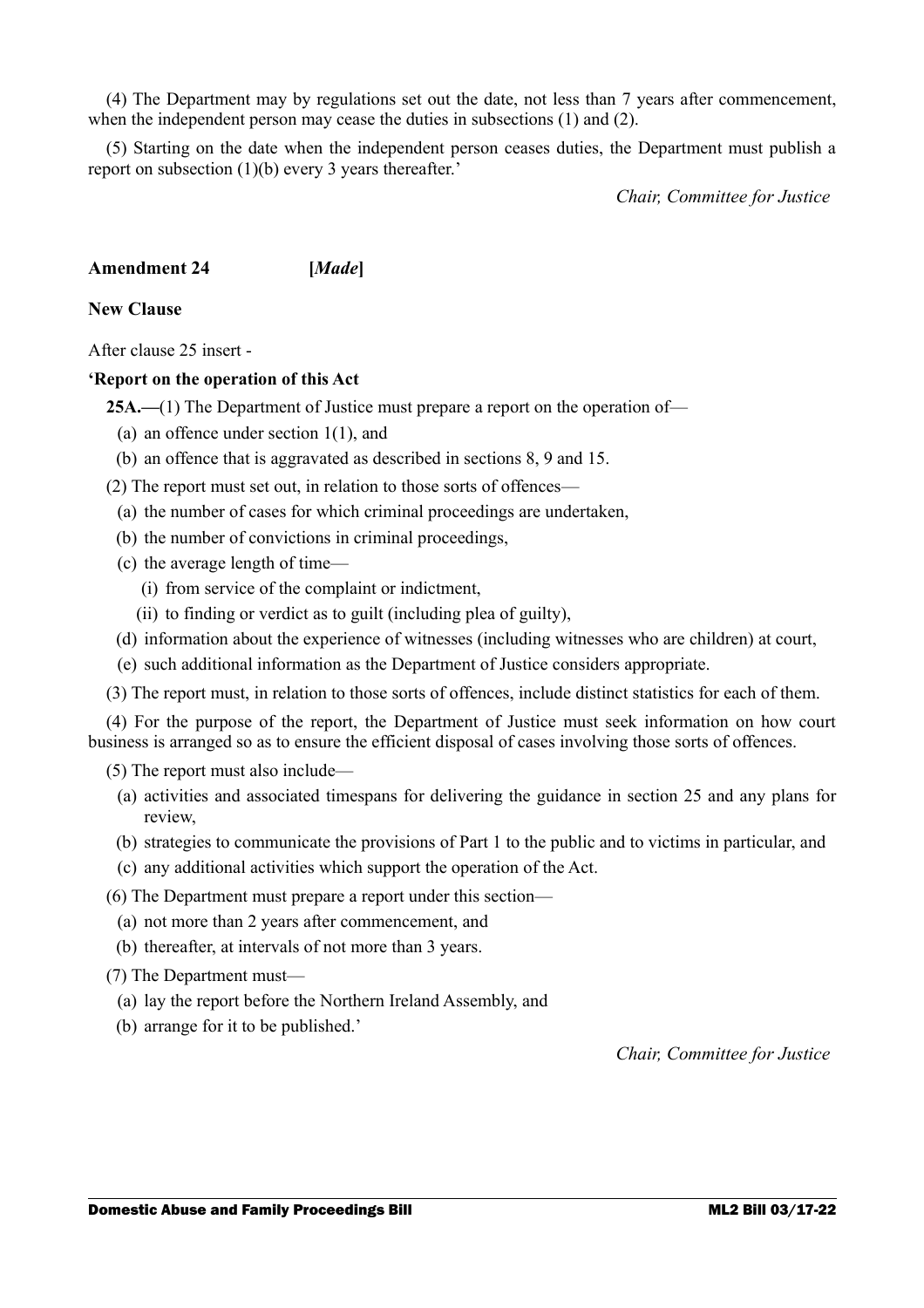#### **Amendment 25 [***Negatived***]**

#### *As an Amendment to Amendment 24*

Subsection (2)(b), at end insert—

'(ba) the number of cases where it has been –

(i) specified that the offence is aggravated by reasons as described in sections 8, 9, and 15.

(ii) proved that the offence is so aggravated,

(bb) information on A and B as described in Section 75 of the Northern Ireland Act 1998,'

*Miss Rachel Woods*

#### **Amendment 26 [***Made***]**

#### *As an Amendment to Amendment 24*

Subsection (2), at end insert—

'(2A) The report should also include the number of offences recorded within each police district in Northern Ireland,'

*Miss Rachel Woods*

**Amendment 27 [***Made***]**

**New Clause**

Before clause 26 insert -

#### **'Factors relevant to residence and contact orders**

**A26.** In the Children (Northern Ireland) Order 1995, in Article 12A (residence and contact orders and domestic violence)—

- (a) in paragraph  $(1)$ , after "in favour of" insert "—
	- (a) any person, the court shall have regard to any conviction of the person for a domestic abuse offence involving the child,
	- (b) ",
- (b) after paragraph (1) insert—
	- "(1A) For the purposes of paragraph  $(1)(a)$ , a domestic abuse offence involving the child is—
	- (a) an offence under section 1 of the Domestic Abuse and Family Proceedings Act (Northern Ireland) 2020 if—
		- (i) the offence is aggravated as provided for in section 9 of that Act, and
		- (ii) the aggravation of the offence relates to the child, or
	- (b) an offence of any kind (apart from one under section 1 of that Act) if—
		- (i) the offence is aggravated as provided for in section 15 of that Act, and
		- (ii) the child is not the person against whom the offence was committed but the aggravation of the offence relates to the child.",
- (c) in paragraph  $(2)$ , for "paragraph  $(1)$ " substitute "paragraph  $(1)(b)$ ",
- (d) in paragraph (3), after "Article 3" insert "(and in that paragraph neither sub-paragraph limits the effect of the other sub-paragraph)".'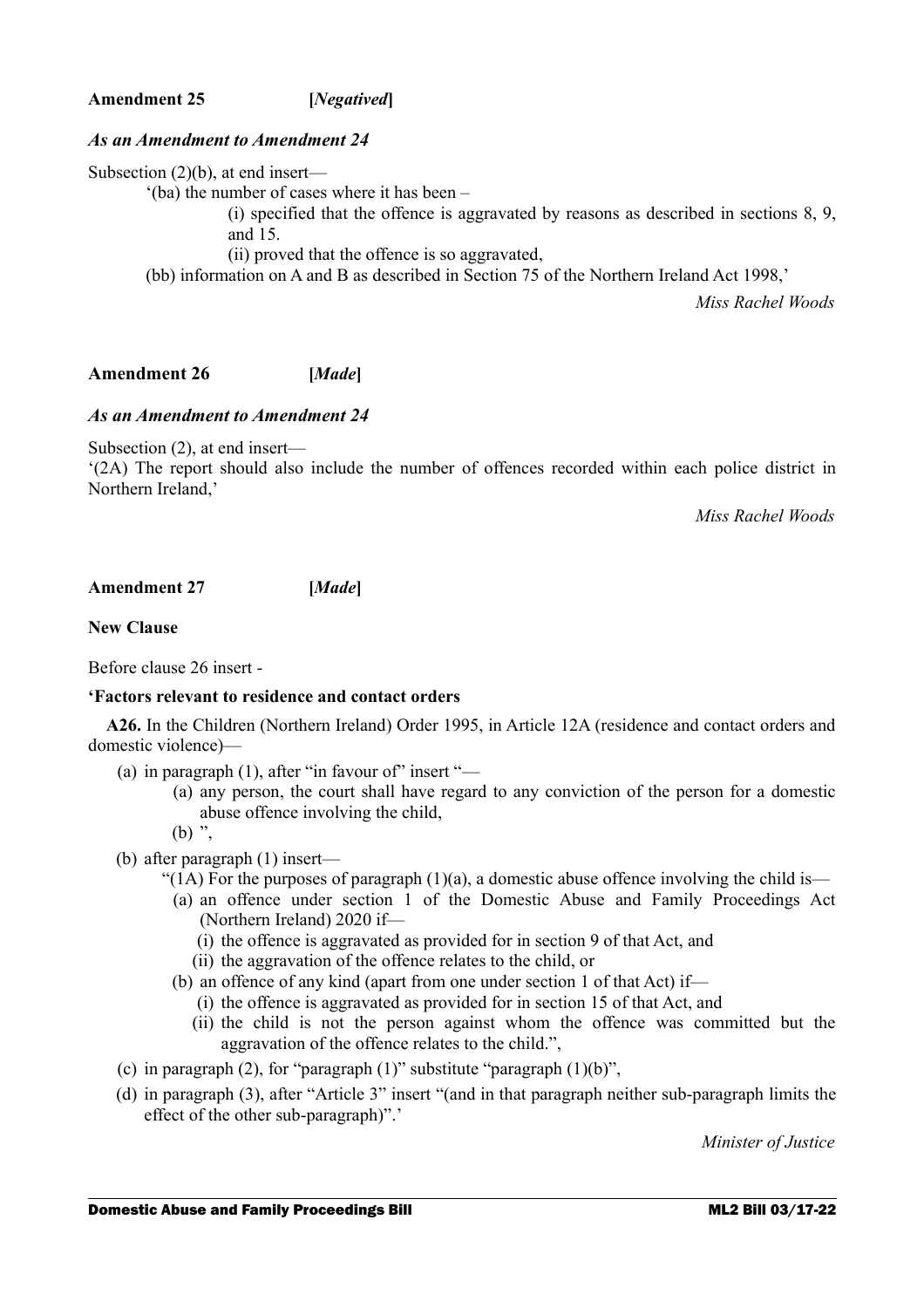#### **Amendment 28 [***Made***]**

#### **Clause 26**, Page 16, Line 3

Leave out ""provision" means a statutory provision or any other' and insert ""corresponding provision" means a corresponding statutory provision or any other corresponding'

*Minister of Justice*

| <b>Amendment 29</b>               | [Male]          |
|-----------------------------------|-----------------|
| Clause 26, Page 17, Line 5        |                 |
| Leave out '(2)' and insert '3(2)' |                 |
|                                   |                 |
| <b>Amendment 30</b>               | [Male]          |
| Clause 26, Page 18, Line 3        |                 |
| Leave out 'family'                |                 |
|                                   |                 |
| <b>Amendment 31</b>               | [Male]          |
| Clause 26, Page 18, Line 6        |                 |
| Leave out 'family'                |                 |
|                                   |                 |
| <b>Amendment 32</b>               | [ <i>Made</i> ] |

**New Clause**

After clause 26 insert -

#### **'Special measures directions in family proceedings**

**26A.—**(1) In the Family Law (Northern Ireland) Order 1993, after Article 11J (as inserted by this Act) insert—

*"Special measures directions in family proceedings*

#### **Special measures in family proceedings: victims of abusive behaviour**

11K.—(1) Rules of court must make provision enabling the court to make a special measures direction in relation to a person ("P") where—

- (a) P is a party to or witness in family proceedings,
- (b) P is, or is at risk of being, subjected to abusive behaviour by a person who is—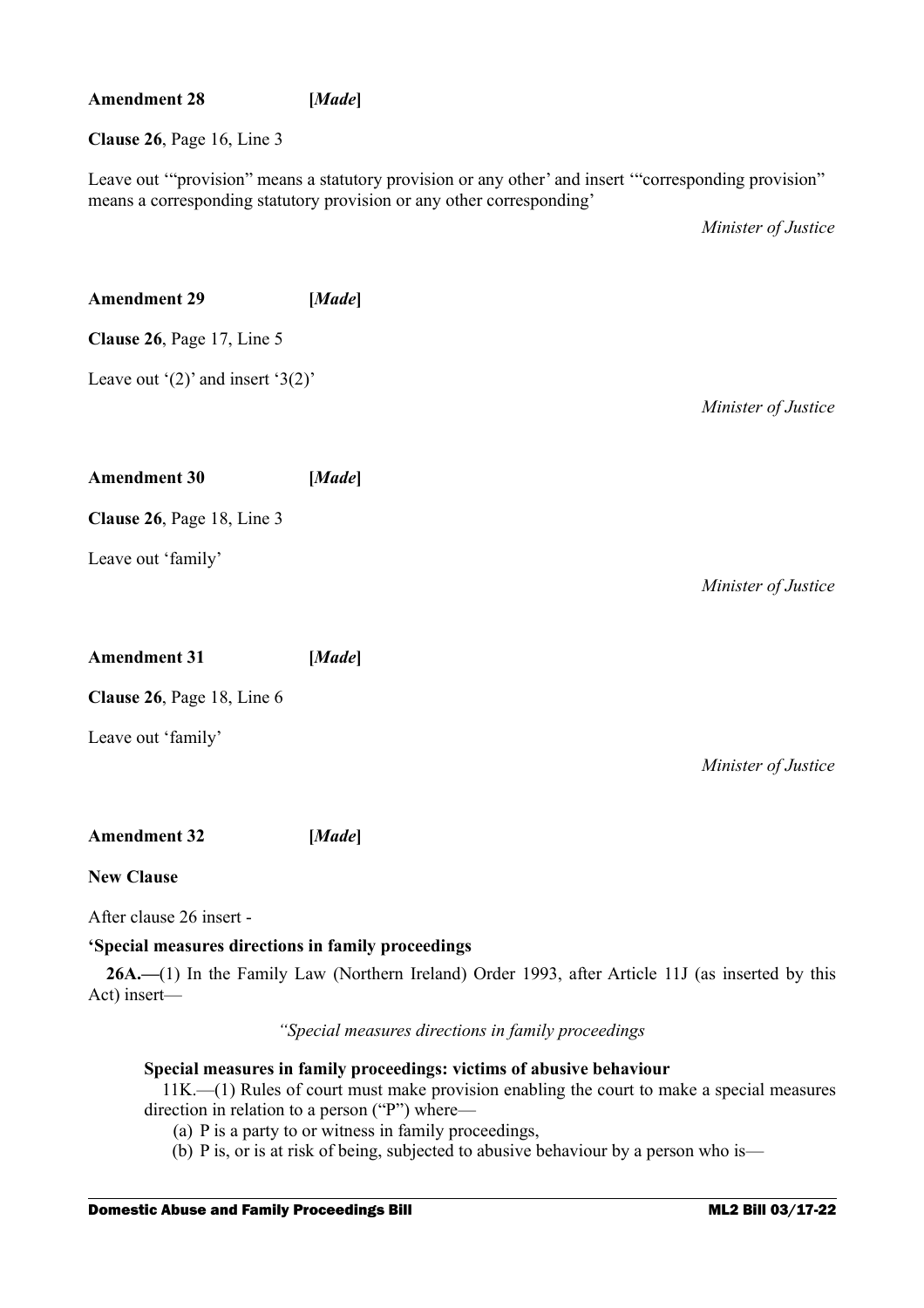- (i) a party to the proceedings,
- (ii) a relative of a party to the proceedings (other than P), or
- (iii) a witness in the proceedings, and
- (c) P and that person are personally connected.

(2) Rules under paragraph (1) must provide for the court to consider, on the application of a party or of the court's own motion, whether a special measures direction (or more than one direction) should be made.

(3) Provision in rules by virtue of paragraph (2) may include provision about what factors the court is to take into account when considering whether a special measures direction should be made, in particular (but not limited to)—

(a) the availability of the special measures in question, and

(b) any views expressed by P.

(4) The following apply for the purposes of this Article as they apply for the purposes of Chapter 1 of Part 1 of the Domestic Abuse and Family Proceedings Act (Northern Ireland) 2020 (to give meanings to certain expressions)—

- (a) section 2 (as read with section  $3(2)$ ) of that Act,
- (b) sections 4 and 5 of that Act.
- (5) In this Article—

"family proceedings" means—

- (a) proceedings which are family proceedings for the purposes of Article 12 (family proceedings rules),
- (b) proceedings in a court of summary jurisdiction when exercising its jurisdiction under one or more of the following—
	- (i) the Domestic Proceedings (Northern Ireland) Order 1980,
	- (ii) Article 31B of the Matrimonial and Family Proceedings (Northern Ireland) Order 1989,
	- (iii) the Children (Northern Ireland) Order 1995,
	- (iv) the Family Homes and Domestic Violence (Northern Ireland) Order 1998,
	- (v) Schedule 16 to the Civil Partnership Act 2004,

"relative" has the meaning given by Article 2(2) of the Family Homes and Domestic Violence (Northern Ireland) Order 1998,

"rules of court" includes—

- (a) rules of court under Article 12, and
- (b) magistrates' courts rules,
	- as well as rules of court as defined in section 21(4) of the Interpretation Act (Northern Ireland) 1954,
- "special measures" means such measures specified by rules of court for the purpose of assisting a person to give evidence or participate in proceedings,

"special measures direction" means a direction by the court granting special measures.

#### **Power to alter definition of family proceedings**

11L.—(1) The Department of Justice may by regulations amend Article 11K so as to alter the definition of "family proceedings" in paragraph (5) of that Article.

(2) Regulations that contain (with or without other provisions) provision under paragraph (1) may not be made unless a draft of the regulations has been laid before and approved by a resolution of the Assembly.".'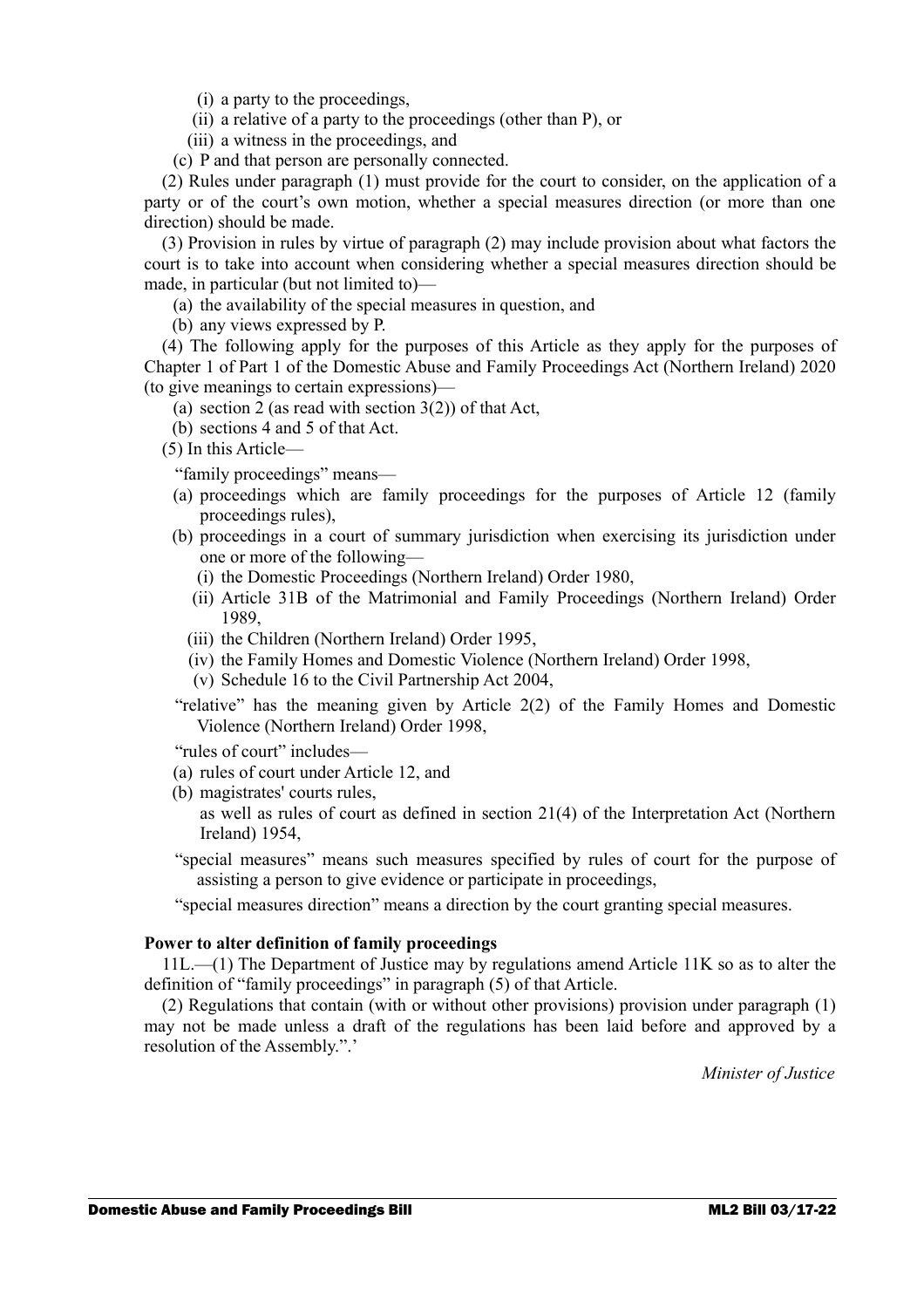#### **Amendment 33**

**New Clause [***Made***]**

After clause 26 insert -

#### **'Prohibition of cross-examination in person in civil proceedings generally**

**26B.** In the Civil Evidence (Northern Ireland) Order 1997, after Article 7 insert—

*"Prohibition of cross-examination in person in civil proceedings*

#### **Prohibition of cross-examination in person: introductory**

7A.—(1) For the purposes of Articles 7B to 7F—

- "civil proceedings" means proceedings (other than proceedings which are family proceedings for the purposes of Article 12 of the Family Law (Northern Ireland) Order 1993), in—
- (a) the High Court, or
- (b) a county court,

exercising its civil jurisdiction,

"witness", in relation to any proceedings, includes a party to the proceedings.

(2) The Department of Justice may by regulations amend this Article so as to alter the definition of "civil proceedings" in paragraph (1).

#### **Direction for prohibition of cross-examination in person**

7B.—(1) In civil proceedings, the court may give a direction prohibiting a party to the proceedings from cross-examining (or continuing to cross-examine) a witness in person if it appears to the court that—

- (a) the quality condition or the significant distress condition is met, and
- (b) it would not be contrary to the interests of justice to give the direction.

(2) The "quality condition" is met if the quality of evidence given by the witness on crossexamination—

- (a) is likely to be diminished if the cross-examination (or continued cross-examination) is conducted by the party in person, and
- (b) would be likely to be improved if a direction were given under this Article.
- (3) The "significant distress condition" is met if—
- (a) the cross-examination (or continued cross-examination) of the witness by the party in person would be likely to cause significant distress to the witness or the party, and
- (b) that distress is likely to be more significant than would be the case if the witness were cross-examined other than by the party in person.
- (4) A direction under this Article may be made by the court—
- (a) on an application made by a party to the proceedings, or
- (b) of the court's own motion.

(5) In determining whether the quality condition or the significant distress condition is met in the case of a witness or party, the court must have regard to (among other things)—

- (a) any views expressed by the witness as to whether or not the witness is content to be cross-examined by the party in person,
- (b) any views expressed by the party as to whether or not the party is content to crossexamine the witness in person,
- (c) the nature of the questions likely to be asked, having regard to the issues in the proceedings,
- (d) any conviction or caution (of any kind) of which the court is aware for an offence committed by the party in relation to the witness,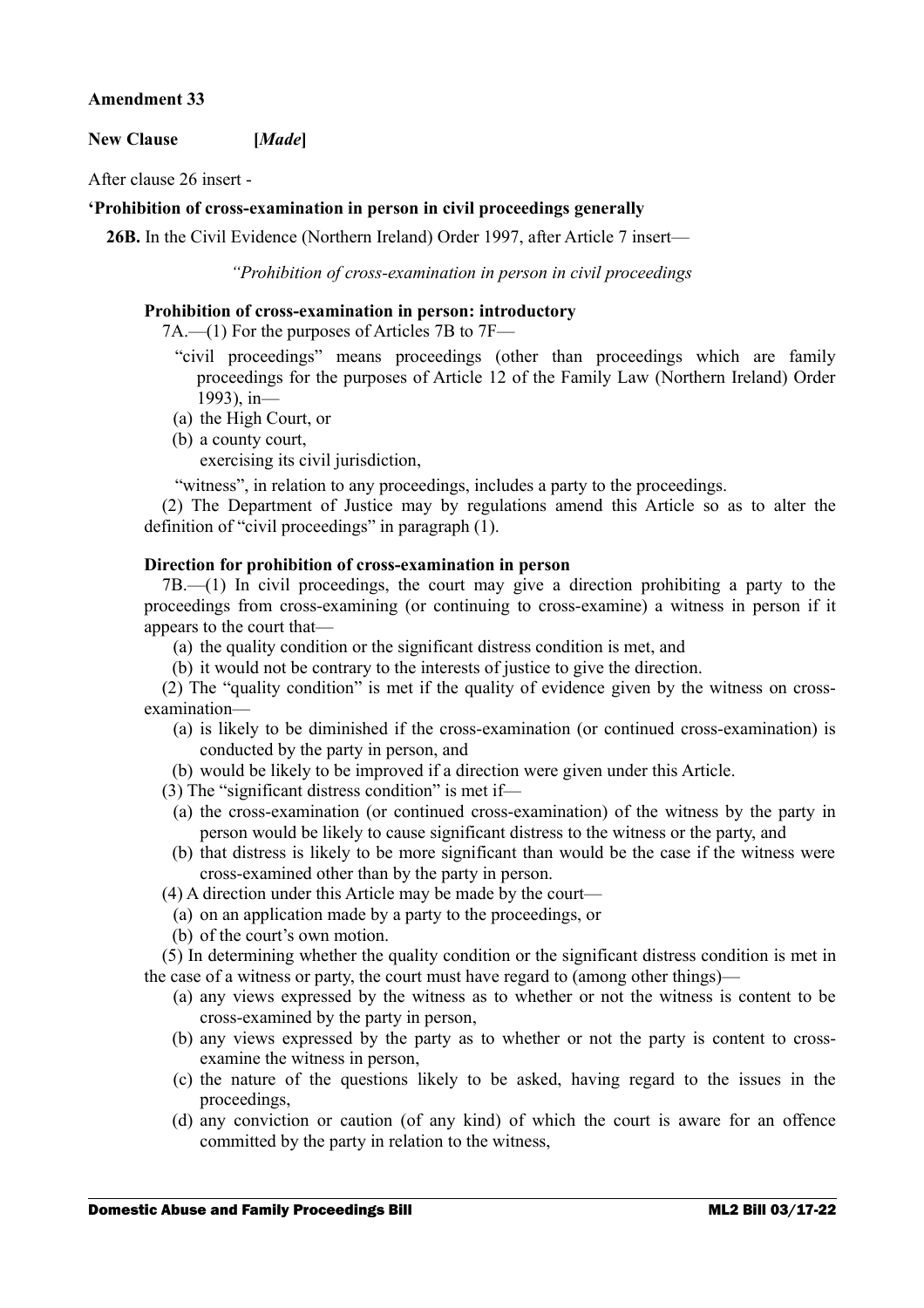- (e) any conviction or caution (of any kind) of which the court is aware for an offence committed by the witness in relation to the party,
- (f) any behaviour by the party in relation to the witness in respect of which the court is aware that a finding of fact has been made in the proceedings or any other proceedings,
- (g) any behaviour by the witness in relation to the party in respect of which the court is aware that a finding of fact has been made in the proceedings or any other proceedings,
- (h) any behaviour by the party at any stage of the proceedings, both generally and in relation to the witness,
- (i) any behaviour by the witness at any stage of the proceedings, both generally and in relation to the party,
- (j) any relationship (of whatever nature) between the witness and the party.

(6) Any reference in this Article to the quality of a witness's evidence is to its quality in terms of completeness, coherence and accuracy.

(7) For this purpose, "coherence" refers to a witness's ability in giving evidence to give answers which—

- (a) address the questions put to the witness, and
- (b) can be understood, both individually and collectively.

#### **Directions under Article 7B: supplementary**

7C.—(1) A direction under Article 7B has binding effect from the time it is made until the witness in relation to whom it applies is discharged.

(2) But the court may revoke a direction under Article 7B before the witness is discharged, if it appears to the court to be in the interests of justice to do so, either—

- (a) on an application made by a party to the proceedings, or
- (b) of the court's own motion.

(3) The court may revoke a direction under Article 7B on an application made by a party to the proceedings only if there has been a material change of circumstances since—

- (a) the direction was given, or
- (b) if a previous application has been made by a party to the proceedings, the application (or the last application) was determined.
- (4) The court must state its reasons for—
	- (a) giving a direction under Article 7B,
	- (b) refusing an application for a direction under Article 7B,
	- (c) revoking a direction under Article 7B,
	- (d) refusing an application for the revocation of a direction under Article 7B.

#### **Alternatives to cross-examination in person**

7D.—(1) This Article applies where a party to civil proceedings is prevented from crossexamining a witness in person by virtue of Article 7B.

(2) The court must consider whether (ignoring this Article) there is a satisfactory alternative means—

- (a) for the witness to be cross-examined in the proceedings, or
- (b) of obtaining evidence that the witness might have given under cross-examination in the proceedings.
- (3) If the court decides that there is not, the court must—
	- (a) invite the party to the proceedings to arrange for a qualified legal representative to act for the party for the purpose of cross-examining the witness, and
	- (b) require the party to the proceedings to notify the court, by the end of a period specified by the court, of whether a qualified legal representative is to act for the party for that purpose.

(4) Paragraph (5) applies if, by the end of the period specified under paragraph (3)(b), either—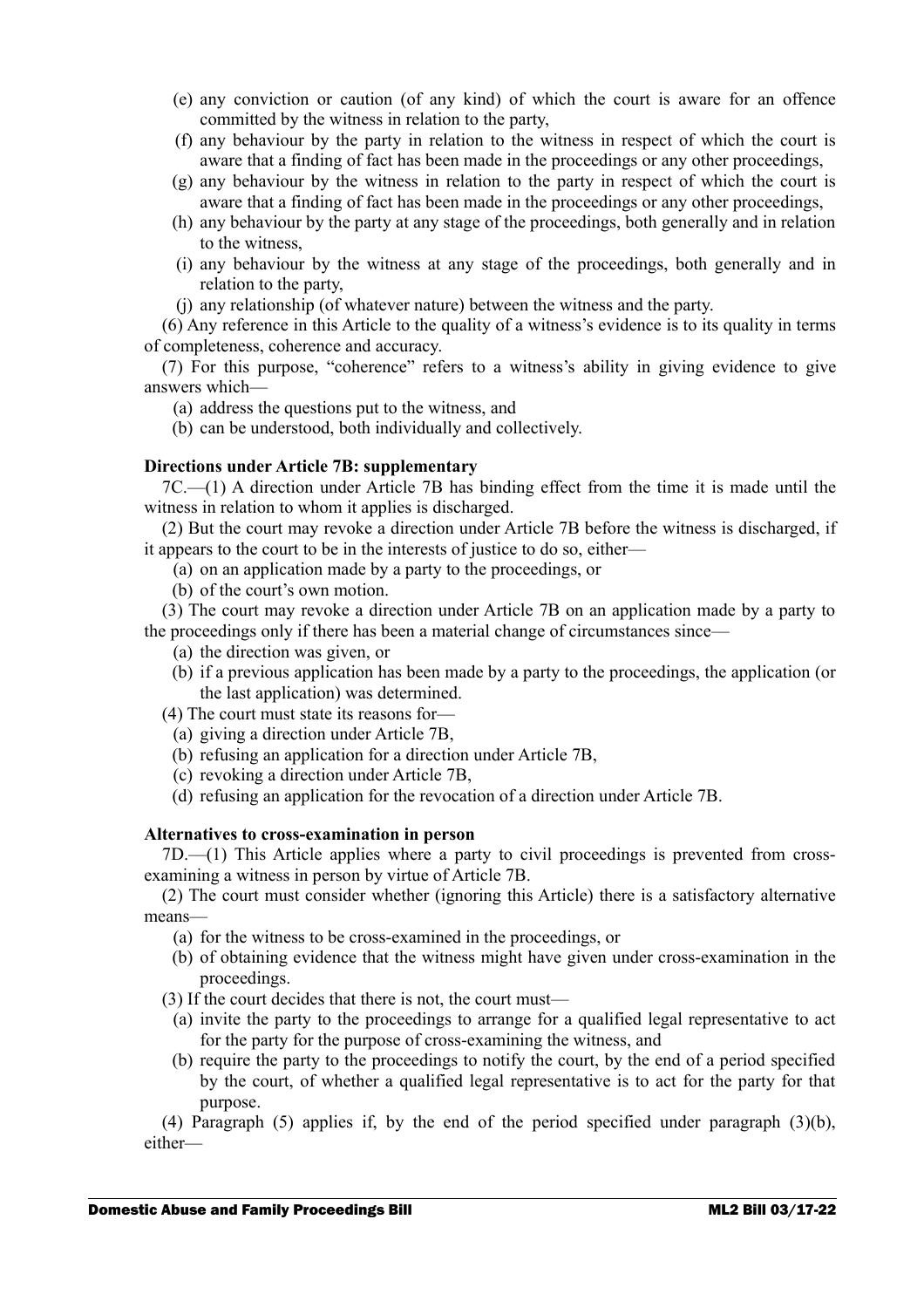- (a) the party has notified the court that no qualified legal representative is to act for the party for the purpose of cross- examining the witness, or
- (b) no notification has been received by the court and it appears to the court that no qualified legal representative is to act for the party for the purpose of cross-examining the witness.

(5) The court must consider whether it is necessary in the interests of justice for the witness to be cross-examined by a qualified legal representative appointed by the court to represent the interests of the party.

(6) If the court decides that it is, the court must appoint a qualified legal representative (chosen by the court) to cross-examine the witness in the interests of the party.

(7) A qualified legal representative appointed by the court under paragraph (6) is not responsible to the party except in so far as acting in the interests of the party by virtue of this Article.

(8) For the purposes of this Article—

- (a) a reference to cross-examination includes a reference to continuing to conduct crossexamination,
- (b) "qualified legal representative" means a legal representative who has a right of audience in relation to the proceedings before the court.

#### **Costs of legal representatives appointed under Article 7D(6)**

7E.—(1) The Department of Justice must pay such sums as the Department may determine in respect of—

- (a) fees or costs properly incurred by a qualified legal representative appointed under Article 7D(6), and
- (b) expenses properly incurred in providing such a person with evidence or other material in connection with the appointment.

(2) Regulations made by the Department of Justice may provide for sums payable under paragraph (1)—

- (a) to be such amounts as are specified in the regulations,
- (b) to be calculated in accordance with—
	- (i) a rate or scale specified in the regulations, or
	- (ii) other provision made by or under the regulations.

#### **Guidance for legal representatives appointed under Article 7D(6)**

7F.—(1) The Department of Justice may issue guidance in connection with the role which a qualified legal representative appointed under Article 7D(6) in connection with any civil proceedings is to play in the proceedings, including (among other things) guidance about the effect of Article 7D(7).

(2) A qualified legal representative appointed under Article 7D(6) must have regard to any guidance issued under this Article.

(3) The Department of Justice may from time to time revise any guidance issued under this Article.

(4) The Department of Justice must publish—

(a) any guidance issued under this Article, and

(b) any revisions of guidance issued under this Article.

#### **Regulations under Articles 7A to 7E**

7G.—(1) Any power of the Department of Justice to make regulations under Articles 7A to 7E includes power to make supplementary, incidental, consequential, transitional, transitory or saving provision.

(2) Regulations that contain (with or without other provisions) provision under Article 7A(2) may not be made unless a draft of the regulations has been laid before and approved by a resolution of the Assembly.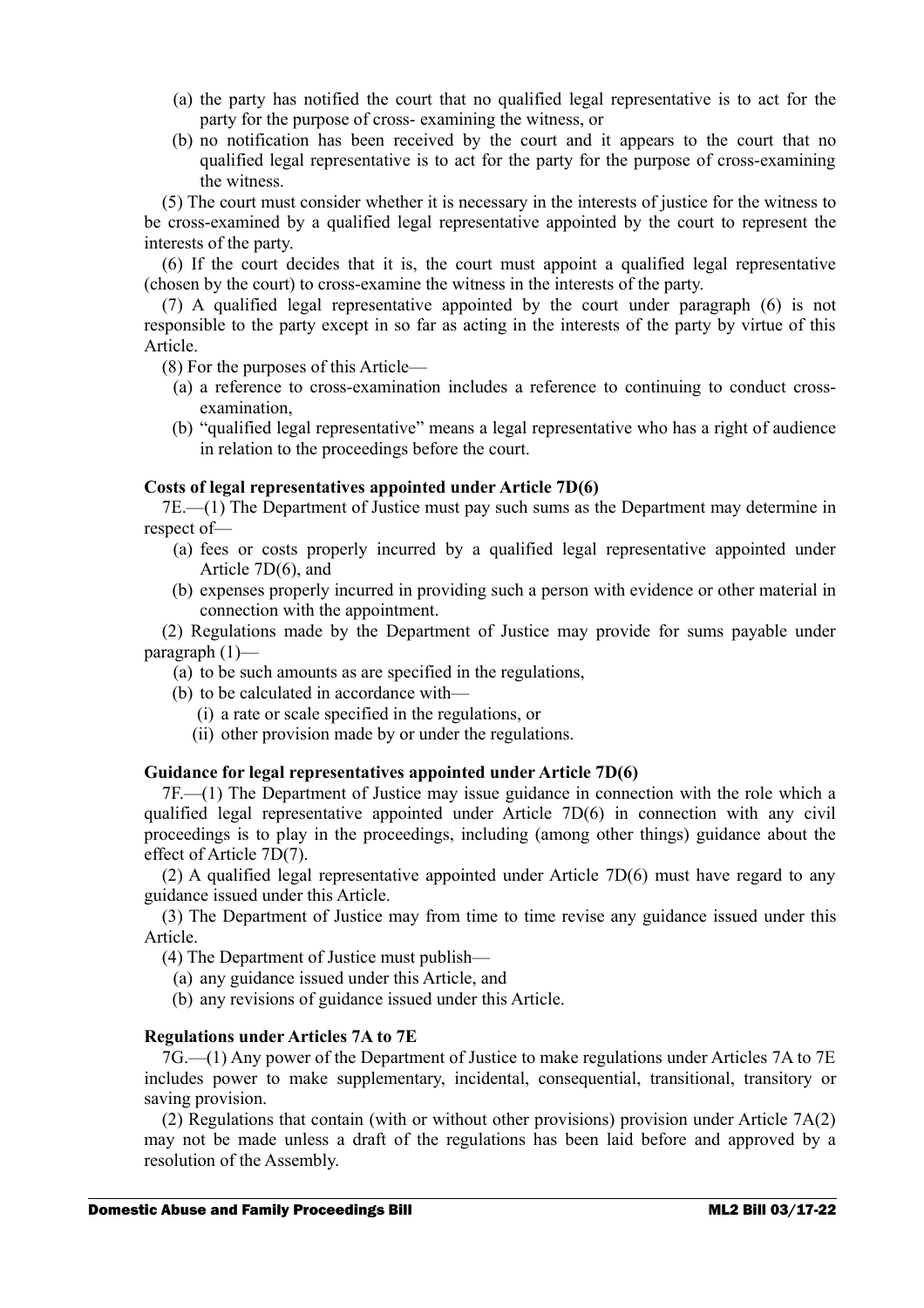(3) Regulations that contain provision under Articles 7B to 7E are subject to negative resolution (except where they are required by paragraph (2) to be laid in draft before and approved by a resolution of the Assembly).".'

*Minister of Justice*

**Amendment 34 [***Made***]**

**New Clause**

After clause 26 insert -

#### **'Special measures directions in civil proceedings generally**

**26C.** In the Civil Evidence (Northern Ireland) Order 1997, after Article 7G (as inserted by this Act) insert—

*"Special measures directions in civil proceedings*

#### **Special measures in civil proceedings: victims of specified offences**

7H.—(1) Rules of court must make provision enabling the court to make a special measures direction in relation to a person ("P") where—

- (a) P is a party to or witness in civil proceedings, and
- (b) P is the victim, or alleged victim, of a specified offence.

(2) Rules under paragraph (1) must provide for the court to consider, on the application of a party or of the court's own motion—

- (a) whether—
	- (i) the quality of P's evidence, or
	- (ii) where P is a party to the proceedings, P's participation in the proceedings,
	- is likely to be diminished for reasons arising because  $P$  is the victim or alleged victim, and
- (b) if so, whether a special measures direction (or more than one direction) should be made.

(3) Provision in rules by virtue of paragraph (2)(b) may include provision about what factors the court is to take into account when considering whether a special measures direction should be made, in particular (but not limited to)—

- (a) the availability of the special measures in question, and
- (b) any views expressed by P.

(4) For the purposes of this Article—

- (a) P is the victim of a specified offence if another person has been convicted of, or given a caution for, the offence,
- (b) P is the alleged victim of a specified offence if another person has been charged with the offence.
- (5) In this Article—

"caution" means—

- (a) in the case of Northern Ireland—
	- (i) a conditional caution given under section 71 of the Justice Act (Northern Ireland) 2011, or
	- (ii) any other caution given to a person in Northern Ireland in respect of an offence which, at the time the caution is given, the person has admitted,
- (b) in the case of England and Wales—
	- (i) a conditional caution given under section 22 of the Criminal Justice Act 2003,
	- (ii) a youth conditional caution given under section 66A of the Crime and Disorder Act 1998, or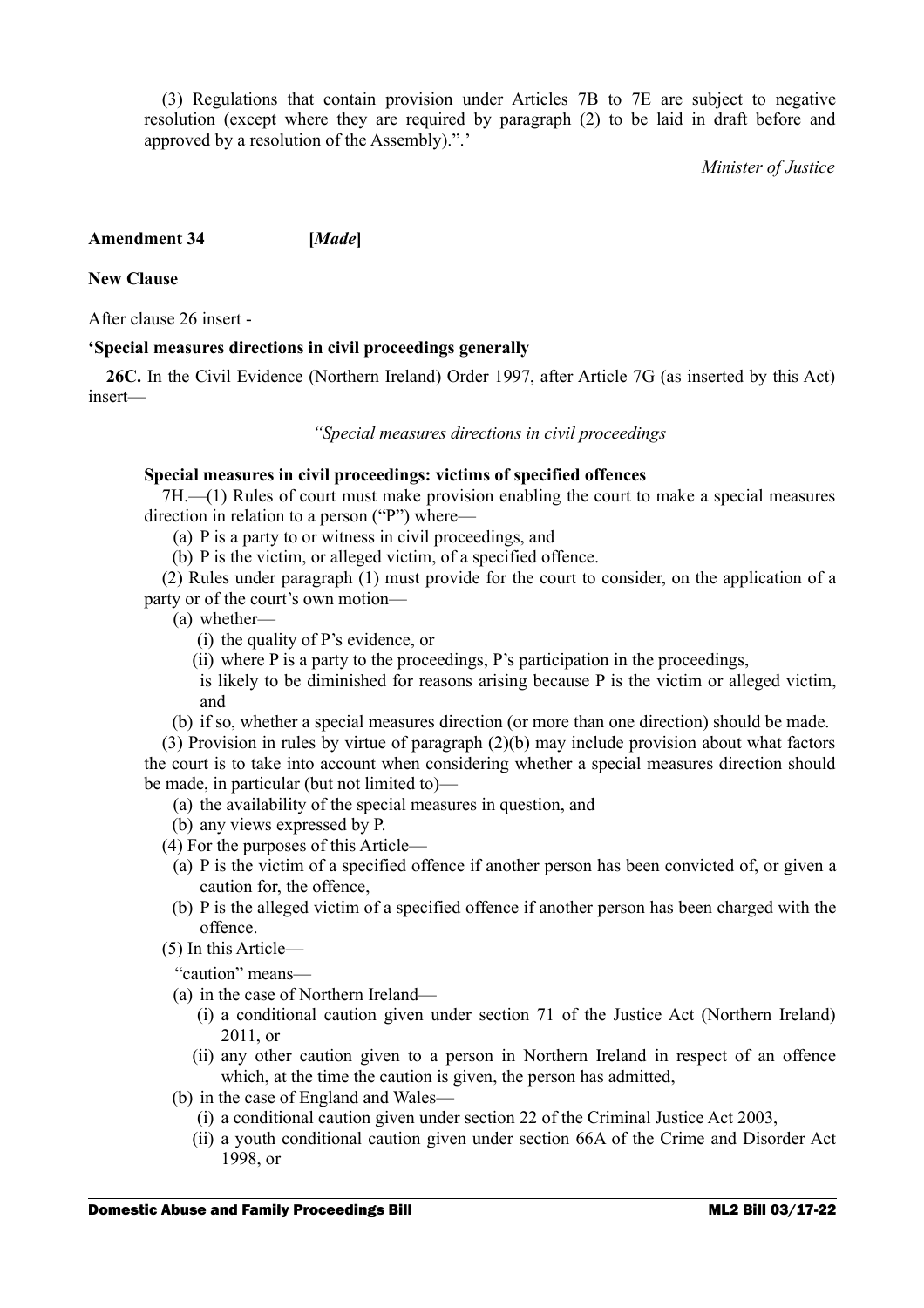- (iii) any other caution given to a person in England and Wales in respect of an offence which, at the time the caution is given, the person has admitted,
- (c) in the case of Scotland, anything corresponding to a caution falling within sub-paragraph (b) (however described) which is given to a person in respect of an offence under the law of Scotland,
- "civil proceedings" means proceedings (other than proceedings which are family proceedings for the purposes of Article 12 of the Family Law (Northern Ireland) Order 1993) in—
- (a) the High Court, or
- (b) a county court,

exercising its civil jurisdiction,

"conviction" means—

- (a) wherever occurring in Northern Ireland, Scotland, or England and Wales—
	- (i) a conviction before a court, or
	- (ii) a finding in any criminal proceedings (including a finding linked with a finding of insanity) that the person concerned has committed an offence or done the act or made the omission charged,
- (b) wherever occurring within or outside the United Kingdom, a conviction in service disciplinary proceedings,
- "rules of court" includes county court rules as well as rules of court as defined in section 21(4) of the Interpretation Act (Northern Ireland) 1954,

"service disciplinary proceedings" means—

- (a) any proceedings (whether or not before a court) in respect of a service offence within the meaning of the Armed Forces Act 2006 (except proceedings before a civilian court within the meaning of that Act),
- (b) any proceedings under the Army Act 1955, the Air Force Act 1955, or the Naval Discipline Act 1957 (whether before a court-martial or before any other court or person authorised under any of those Acts to award a punishment in respect of an offence),
- (c) any proceedings before a Standing Civilian Court established under the Armed Forces Act 1976,
- "special measures" means such measures specified by rules of court for the purpose of assisting a person to give evidence or participate in proceedings,
- "special measures direction" means a direction by the court granting special measures,
- "specified offence" means an offence which is specified, or of a description specified, in regulations made by the Department of Justice.

(6) The following provisions (which deem a conviction of a person discharged not to be a conviction) do not apply for the purposes of this Article to a conviction of a person for an offence in respect of which an order has been made discharging the person absolutely or conditionally—

- (a) Article 6 of the Criminal Justice (Northern Ireland) Order 1996 or any corresponding provision,
- (b) section 187 of the Armed Forces Act 2006 or any corresponding provision.
- (7) For the purposes of this Article—
	- "offence" includes an offence under a law that is no longer in force,
	- "corresponding provision" means a corresponding statutory provision or any other corresponding legislative provision (and includes an earlier provision or a provision applying in any part of the United Kingdom).